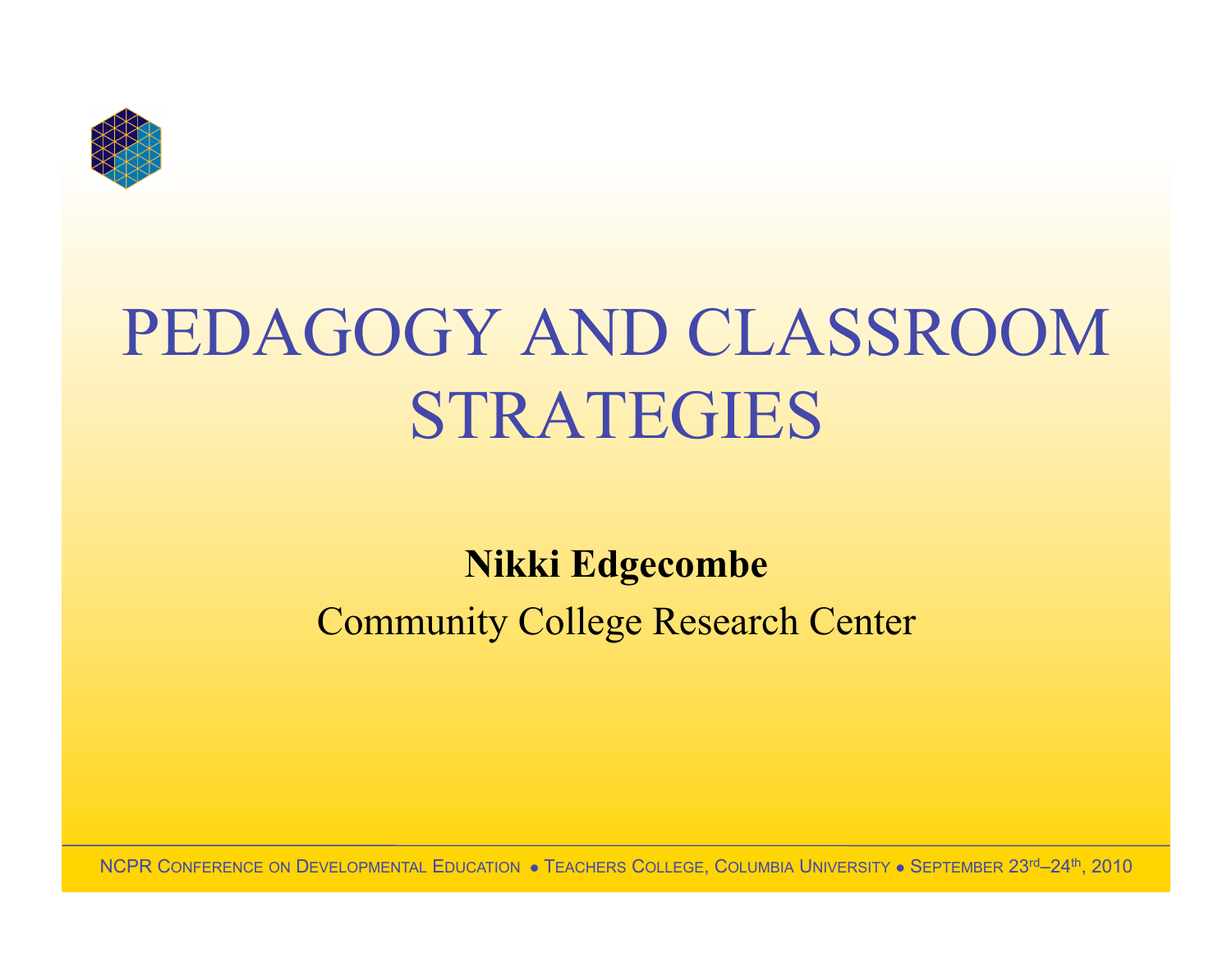

### **Majority of developmental education reform is structural, not pedagogic**

- Examples of *primarily* structural interventions include learning communities, compressed courses, mainstreaming, curricular redesign, and intensive remediation.
- **Instructional technology, particularly in higher ed,** frequently replicates traditional modes of instructional delivery.

NCPR CONFERENCE ON DEVELOPMENTAL EDUCATION . TEACHERS COLLEGE, COLUMBIA UNIVERSITY . SEPTEMBER 23rd–24th, 2010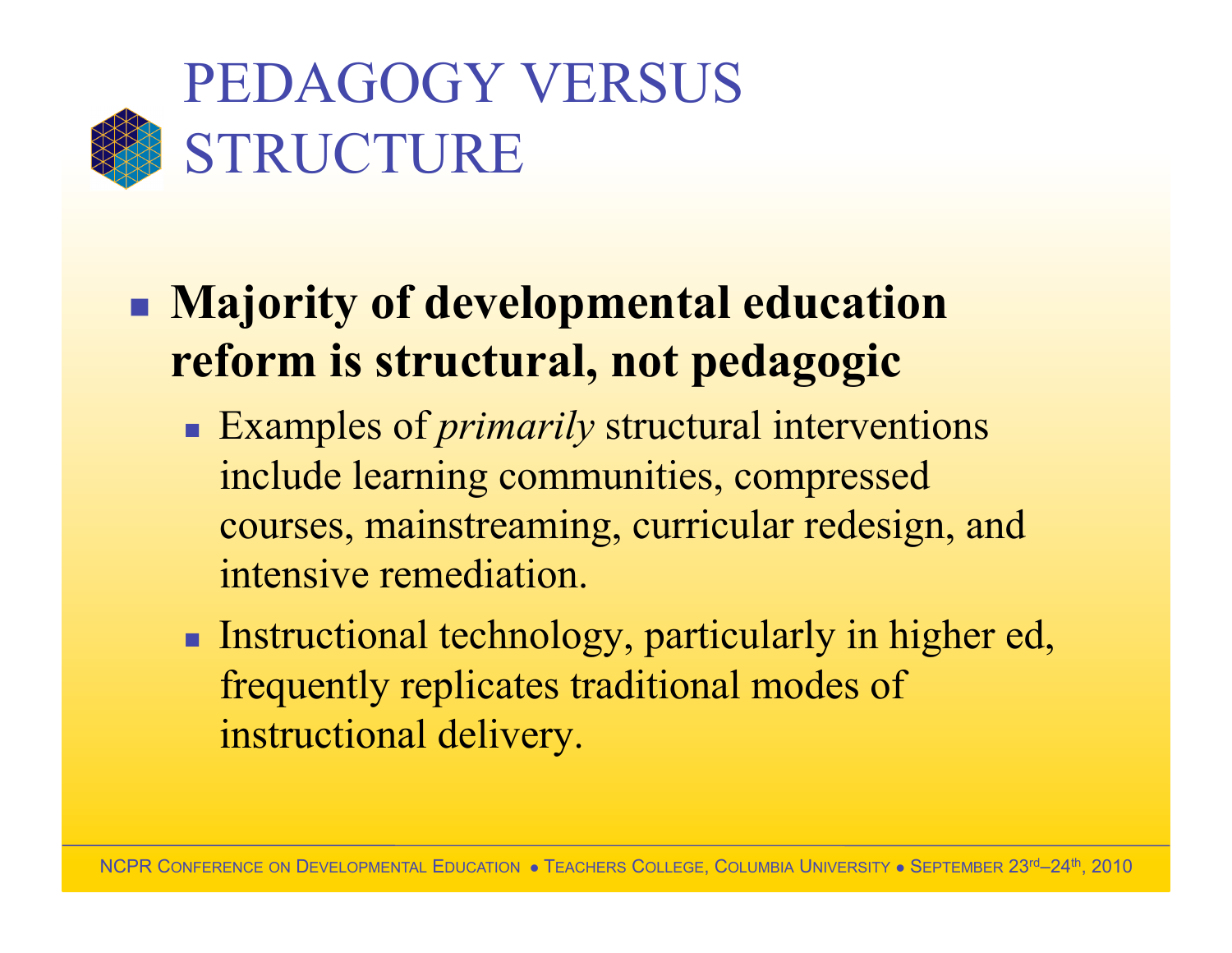## RESEARCH ON DEVELOPMENTAL PEDAGOGY

#### **Limited body of research on teaching, particularly at the developmental level**

- Field would benefit from more systematic research that:
	- Catalogues what happens in classrooms
	- **Measures student learning**
	- Evaluates instructional approaches (based on student learning)
- **The behaviorist-constructivist dichotomy** 
	- General notion of what good teaching is "balanced" or "responsive"
	- **Philosophical distinction has potential to oversimplify types and use** of instructional activities
	- CCRC examination of math pedagogy found some evidence supporting constructivism, but rigor of research is questionable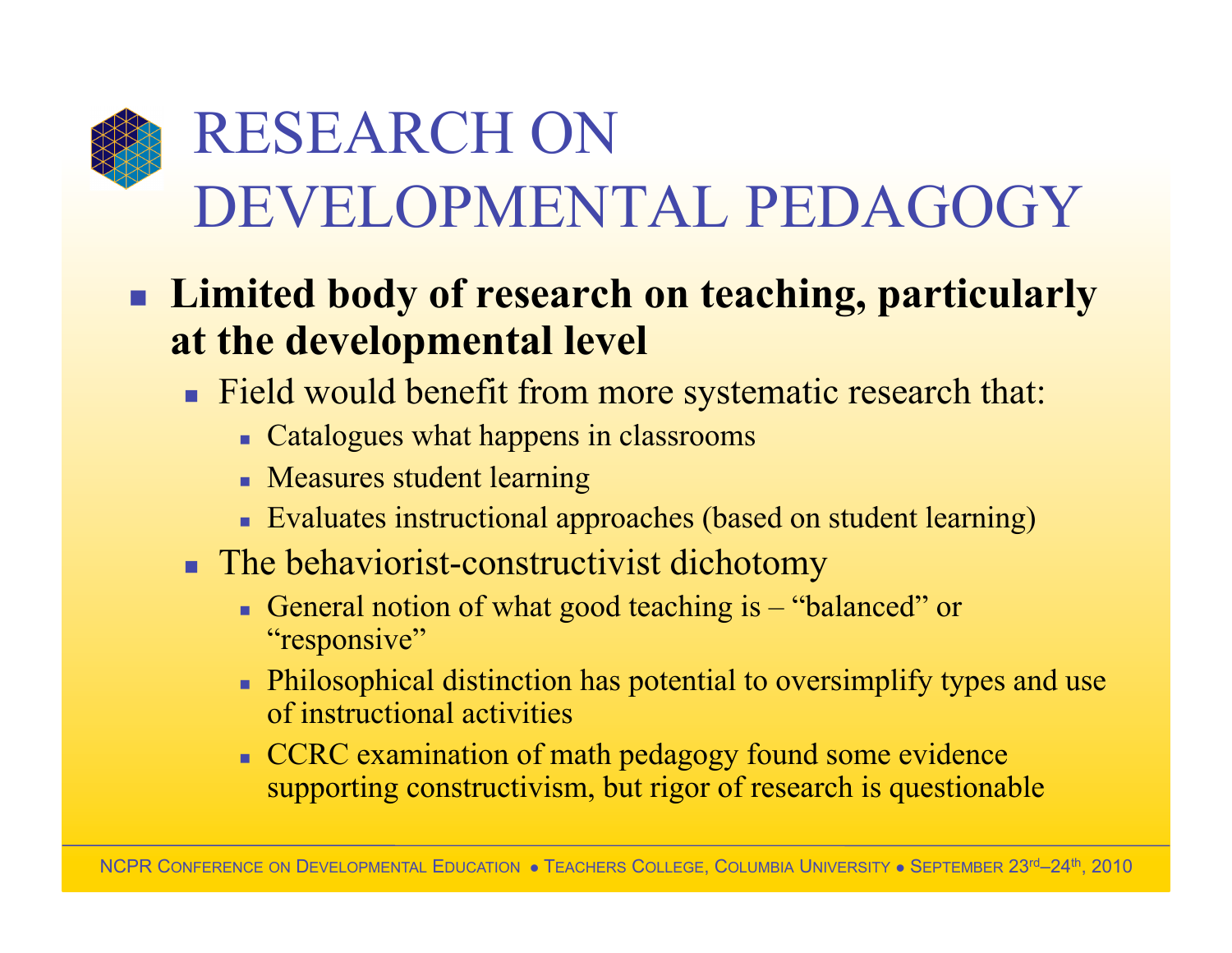## RESEARCH ON DEVELOPMENTAL PEDAGOGY

#### **Significant methodological challenges persist**

- Rigorous research is difficult to execute well
	- Requires substantial time in classrooms and resources
	- The more dynamic the pedagogy, the harder it is to systematically evaluate and replicate
- **Field lacks standards for faculty preparation and professional** learning
	- May reflect limited empirical evidence on higher ed teaching
	- **Perhaps there are lessons to be learned from K-12 teacher training**
- How can researchers and practitioners work collaboratively to develop and test new teaching approaches while simultaneously evaluating and improving the quality of existing practices?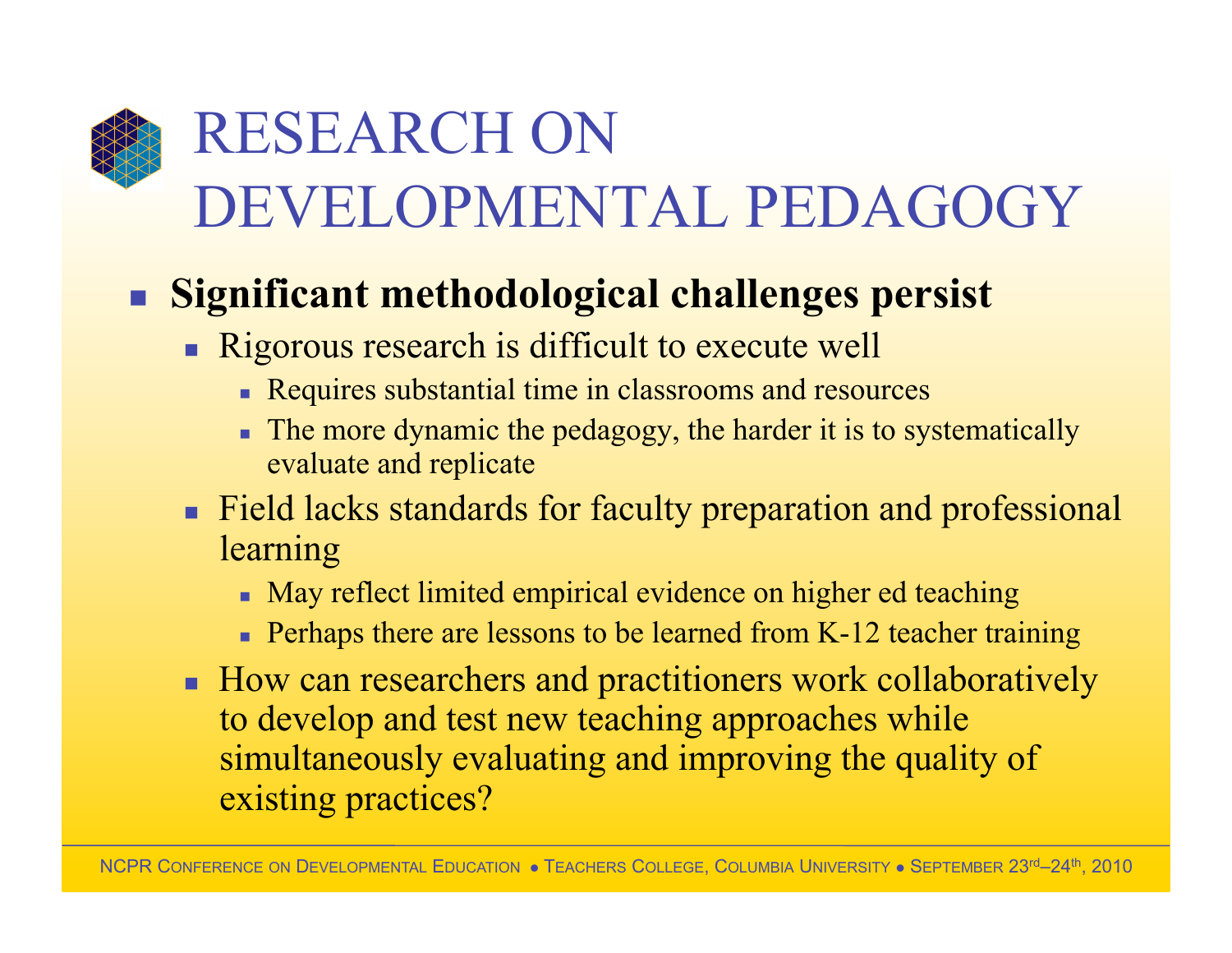QUESTIONS TO CONSIDER

- **How can rigorous research on pedagogy account for** the impact of context and faculty perspectives on teaching?
- To what extent can developmental education pedagogy be customized to meet students' needs and how would such customization affect the efficient delivery of instruction?
- Is there consensus about what learning outcomes matter?
- Does high-quality teaching in developmental education differ from high-quality teaching elsewhere?